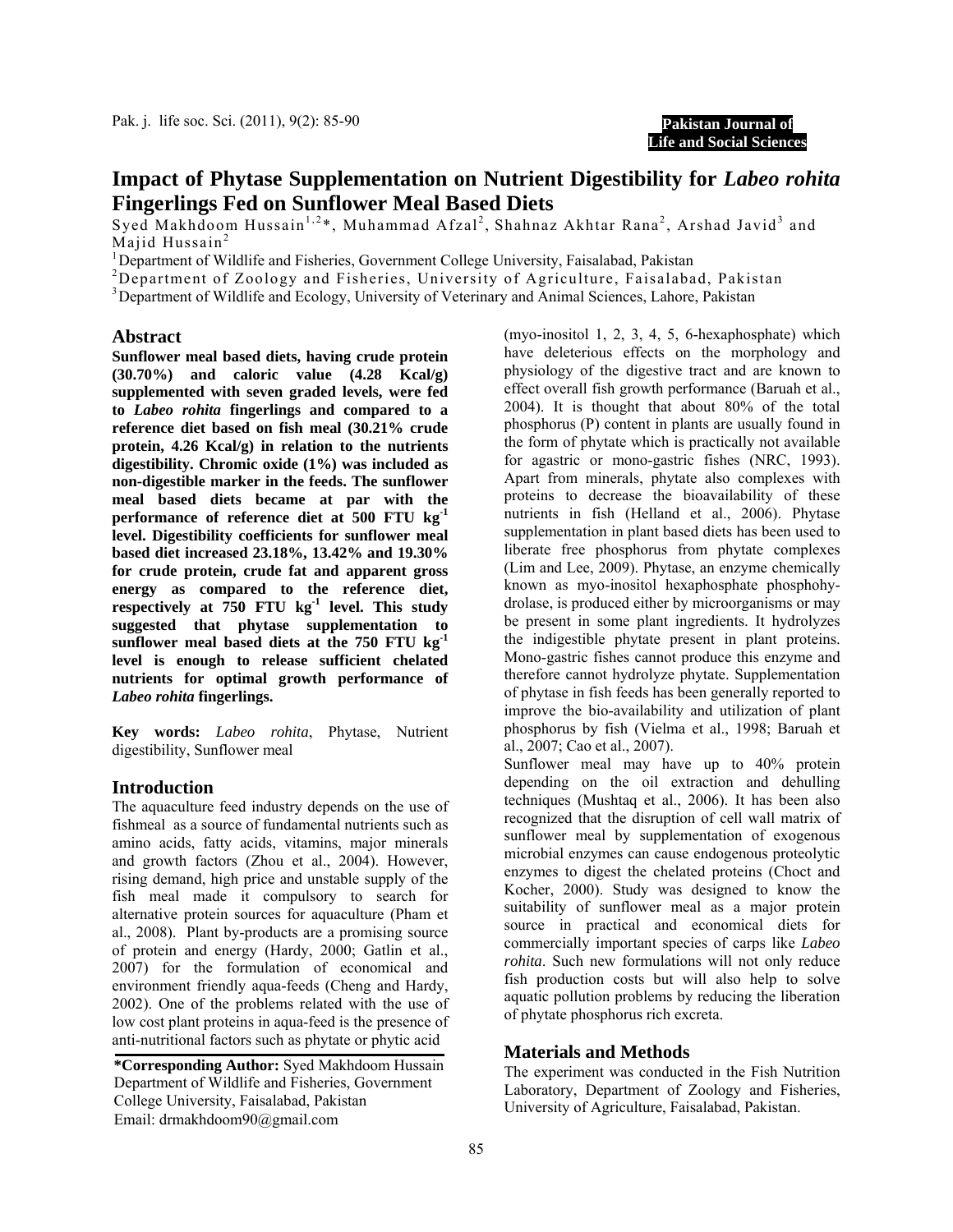#### **Fish and experimental conditions**

*Labeo rohita* fingerlings (Avg. wt. 7.05g) were obtained from Public Hatchery, and allowed to acclimatize in the laboratory for two weeks in Vshaped tanks (UA system) having 70L water capacity, specially designed for the collection of fecal material from V- shaped water tanks. During this period the fingerlings were fed once daily to apparent satiation on the basal diet (Allan and Rowland, 1992). Water quality variables, particularly water temperature, pH and dissolved oxygen were monitored with a Jenway 3510 pH meter and Jenway 970 D.O. Meter. Twenty-four hour aeration was provided to all the tanks through a capillary system. Before starting the experiment, *Labeo rohita* fingerlings were treated with (5g/L) NaCl to remove ectoparasites and to prevent fungal infection (Rowland and Ingram 1991).

#### **Feed ingredients and experimental diets**

The feed ingredients were purchased from market and analyzed for chemical composition following standard procedures (AOAC, 1995) prior to the formulation of the experimental diets (Table 1). The reference diet was prepared to supply adequate levels of required nutrients for normal fish growth. Chromic oxide was used as an inert marker at 1% inclusion level in the reference diet. The test diet was composed of 70 % reference diet and 30 % sunflower meal (Table2). The feed ingredients were finely ground to pass through 0.5 mm sieve size. All ingredients were mixed in an electric mixer for 10 minutes and fish oil was gradually added along with 10-15 percent water to provide moisture. Floating pellets (3 mm) were prepared using an Experimental Lab Extruder (model SYSLG30-IV). The phytase (Phyzyme® XP 10000 FTU/g; Danisco Animal Nutrition, Fin-65101 Vaasa, Finland) stock solution was prepared by dissolving 2g of microbial phytase (powder form) in 1000 ml of distilled water (Robinson et al., 2002). Seven sub-test diets were then prepared by spraying graded levels (0, 250, 500, 750, 1000, 1250 and 1500 FTU kg<sup>-1</sup> levels) of

|  | Table 1 Chemical composition (%) of feed ingredients |  |  |
|--|------------------------------------------------------|--|--|
|  |                                                      |  |  |

phytase into sunflower meal based diet. One unit of phytase activity (FTU) is defined as the enzyme activity that liberates 1 µmol of inorganic orthophosphate min<sup>-1</sup> at pH  $5.\overline{5}$  at a temperature of 37°C and a substrate concentration (sodium phosphate) of 5.1 µmol/L (Engelen et al., 1994).

# **Feeding Protocol and Sample Collection**

*Labeo rohita* fingerlings were fed twice daily (morning and afternoon) to apparent satiation. Initially, the fingerlings were fed at the rate of 2 % of live wet weight on their prescribed diet and subsequently adjusted on daily feed intake. For each test diet three replicates were assigned and in each replicate fifteen fish were stocked. After the feeding session of three hours, the uneaten diet was drained from each tank by opening the valves of the tanks. The tanks were washed completely to remove the particles of diets and refilled with water. After this, feces were collected from the fecal collection tube of each tank by opening the valve I and valve II (situated below the fecal collection tube) subsequently. Care was taken to avoid breaking the thin fecal strings in order to minimize nutrient leaching. Fecal material of each replicated treatment was dried in oven 60°C for 24 hours, ground and stored for chemical analysis. The experiment continued for ten weeks and 4-5 g of fecal material was collected from each replicate tank.

## **Chemical Analysis of Feed and Feces**

The samples of feed ingredients, test diets and feces were homogenized using a motor and pestle and analyzed by standard methods (AOAC, 1995): moisture was determined by oven-drying at 105°C for 12 h; crude protein (N x 6.25) by micro kjeldahl apparatus; crude fat, by petroleum ether extraction (Bligh and Dyer, 1995) using a Soxtec HT2 1045 system; crude fiber, as loss on ignition of dried lipidfree residues after digestion with  $1.25\%$  H<sub>2</sub>SO<sub>4</sub> and 1.25% NaOH, ash by ignition at  $650^{\circ}$ C for 12 h in electric furnace (Eyela-TMF 3100) to constant weight. Total carbohydrates (N-free extract) were calculated by difference as follows:

| <b>Ingredients</b>    | Dry<br>matter<br>$(\%)$ | Crude<br><b>Protein</b><br>$(\%)$ | Crude<br>Fat<br>$(\%)$ | Crude<br><b>Fiber</b><br>(%) | Ash<br>$\frac{6}{2}$ | <b>Total</b><br>Carbohydrate<br>$\mathcal{O}_0$ | Gross<br><b>Energy</b><br>(kcal/g) |
|-----------------------|-------------------------|-----------------------------------|------------------------|------------------------------|----------------------|-------------------------------------------------|------------------------------------|
| <b>Fish meal</b>      | 91.63                   | 48.15                             | 7.16                   | 0.52                         | 26.23                | 17.94                                           | 3.69                               |
| <b>Wheat flour</b>    | 92.45                   | 10.10                             | 2.35                   | 1.65                         | 2.08                 | 83.82                                           | 2.96                               |
| Corn gluten 60%       | 92.59                   | 59.12                             | 4.96                   | 1.19                         | 1.58                 | 33.15                                           | 4.23                               |
| <b>Rice polish</b>    | 94.09                   | 12.35                             | 12.31                  | 2.71                         | 7.90                 | 64.73                                           | 4.33                               |
| <b>Sunflower meal</b> | 94.13                   | 42.91                             | 3.27                   | 1.74                         | 10.90                | 41.18                                           | 3.63                               |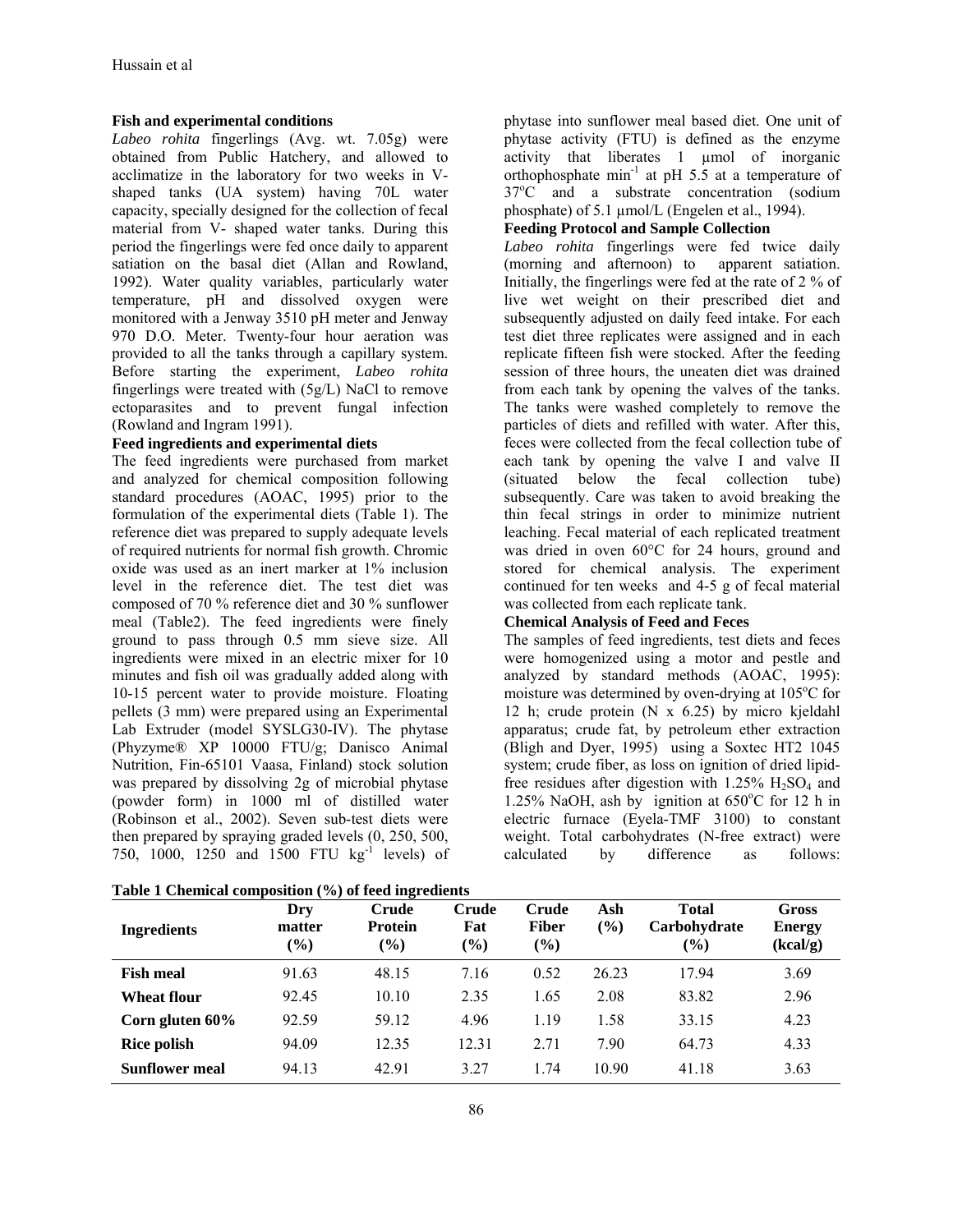| Reference diet | <b>Test diets</b> |
|----------------|-------------------|
| 20.0           | 14.0              |
| 24.0           | 16.8              |
| 20.0           | 14.0              |
| 25.0           | 17.5              |
| 7.0            | 4.9               |
| 1.0            | 0.7               |
| 1.0            | 0.7               |
| 1.0            | 0.7               |
| 1.0            | 0.7               |
|                | 30.0              |
|                |                   |

**Table 2 Ingredients composition (%) of reference and test diets** 

Total carbohydrate  $(\% ) = 100 - (CP\% + EE\% + Ash\% )$ + CF%). Gross energy was determined by oxygen bomb calorimeter. Chromic oxide contents in diets and feces were estimated after oxidation with molybdate reagent (Divakaran et al*.*, 2002) using a UV-VIS 2001 Spectrophotometer at 370nm absorbance.

#### **Calculation of digestibility coefficients**

Apparent nutrient digestibility coefficients (ADC) of test diets were calculated by the formula reported in NRC (1993):

ADC (%) =  $100 - 100$  x

Percent marker in diet x Percent nutrient in feces Percent marker in feces x Percent nutrient in diet

#### **Statistical Analysis**

Data of nutrients digestibility of experimental diets was subjected to one-way analysis of variance, ANOVA (Steel et al., 1996) The differences among means were compared by Tukey's honesty significant difference test and considered significant at P<0.05 (Snedecor and Cochran, 1991). The CoStat computer package (Version 6.303, PMB 320, Monterey, CA, 93940 USA) was used for statistical analysis.

#### **Results**

The apparent nutrient digestibility (%) for reference and sunflower meal based test diets are shown in Table 3. It was obvious from the results that, in comparison with reference diet, sunflower meal based test diets supplemented with phytase enzyme released less nutrients through feces at 750 and 1000 FTU kg-1 levels. Maximum crude protein, crude fat and ADC (%) coefficients were observed at 750 followed by 1000 FTU  $kg^{-1}$  levels. These values were not only significantly different from each other but significantly different  $(P<0.05)$  from the remaining diets. It was interesting to observe that below 750 and above 1000 FTU  $kg^{-1}$  levels, phytase supplementation could not perform equivalent to the reference diet in terms of crude protein and crude fat digestibility. However, the results clearly indicate that  $ADC(\%)$ increased significantly (P<0.05) at 500 FTU  $kg^{-1}$ level as compared to  $0$  FTU kg<sup>-1</sup> level. However, test diet with  $750$  FTU kg<sup>-1</sup> of phytase was found to be optimal for *Labeo rohita* (Table 3).

## **Discussion**

Phytate binds with trypsin thus reducing the bioavailability of protein components and overall performance in certain fish feed formulations (Tacon, 1997). In the present study, *Labeo rohita* fingerlings fed on a test diet supplemented with 0 and 250 FTU  $kg<sup>-1</sup>$  levels performed non-significantly different to each other as well as to the reference diet hinting that these levels of phytase supplementation were not enough to liberate the bound form of protein-phytate complexes. However, the poor performance at higher phytase levels is difficult to explain. However Baruah et al. (2007) also observed similar trend. The highest ADC (%) of *Labeo rohita* fingerlings fed on sunflower meal based diet was observed at 750 FTU  $kg<sup>-1</sup>$  level, while the next higher digestibility observed at 1000 FTU kg-1 level. An increasing trend of crude protein digestibility was reported by Baruah et al. (2007). They found that maximum digestibility of crude protein for *Labeo rohita* juveniles was reported at  $750$  FTU kg<sup>-1</sup> level, then there was a decrease in crude protein digestibility on soybean meal based diet at  $1000$  FTU kg $^{-1}$  level. In a comparative study with two different types of phytase enzyme, Liebert and

| Table 3 Apparent crude digestibility of nutrients (%) of reference and sunflower meal based diets |  |  |  |
|---------------------------------------------------------------------------------------------------|--|--|--|
|                                                                                                   |  |  |  |

| <b>Diets</b>         | <b>Phytase levels (FTU)</b> | <b>Crude Protein</b>            | <b>Crude Fat</b>                | <b>Apparent gross energy</b>   |  |
|----------------------|-----------------------------|---------------------------------|---------------------------------|--------------------------------|--|
|                      | $kg^{-1}$                   | $(\%)$                          | $($ %)                          | digestibility $(\% )$          |  |
| Reference diet       | $- -$                       | 58.88 $\pm 1.02$ <sup>cd</sup>  | $69.02 \pm 0.64$ °              | $61.05 \pm 0.89$ <sup>cd</sup> |  |
| <b>Test diet I</b>   | 0                           | $55.12 \pm 0.29$ <sup>e</sup>   | $65.86 \pm 0.48$ <sup>de</sup>  | $52.87 \pm 0.55$ <sup>f</sup>  |  |
| <b>Test diet II</b>  | 250                         | $57.62 \pm 2.12$ <sup>cde</sup> | $67.93 \pm 0.29$ <sup>cd</sup>  | 59.19 $\pm$ 1.13 <sup>de</sup> |  |
| <b>Test diet III</b> | 500                         | 59.68 $\pm$ 0.99 $\text{°}$     | $73.99 \pm 1.37^b$              | $62.97 \pm 1.20$ <sup>c</sup>  |  |
| <b>Test diet IV</b>  | 750                         | $72.53 \pm 0.58$ <sup>a</sup>   | $78.28 \pm 0.97$ <sup>a</sup>   | $72.83 \pm 1.07$ <sup>a</sup>  |  |
| <b>Test diet V</b>   | 1000                        | $66.42 \pm 1.62^b$              | $74.36 \pm 1.58^b$              | $69.11 \pm 0.84^b$             |  |
| <b>Test diet VI</b>  | 1250                        | $58.82 \pm 1.55$ <sup>cd</sup>  | $66.32 \pm 0.63$ <sup>cde</sup> | $58.82 \pm 1.09$ <sup>de</sup> |  |
| <b>Test diet VII</b> | 1500                        | 55.42 $\pm$ 1.01 <sup>de</sup>  | $63.25 \pm 1.80^e$              | $56.78 \pm 1.85$ <sup>e</sup>  |  |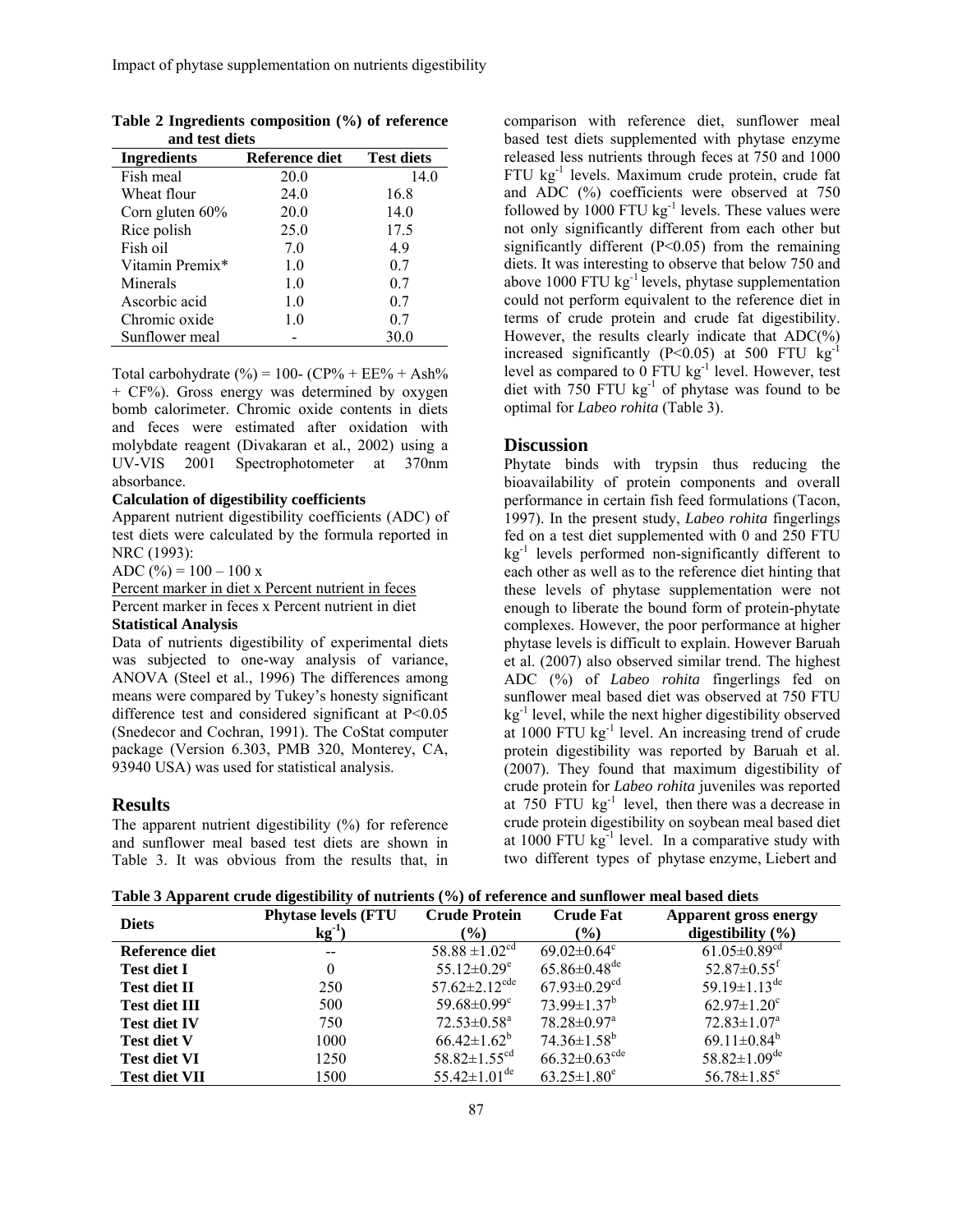Portz,  $(2007)$  also reported that 750 FTU kg<sup>-1</sup> level of phytase-A (SP 1002) supplementation was adequate for improving nutrient digestibility that resulted in better fish growth while the phytase-B (Ronozyme® P) with 1000 FTU  $kg^{-1}$  level supplementation was found sufficient for maximum phytate degradation resulting in increased nutrient digestibility and growth performance. The higher ADC of crude protein observed in the present experiment agrees with the acceptability of the alternative plant protein based test diets supplemented with phytase enzyme as reported by Nwanna et al, (2008). In another study, Furuya et al. (2001) determined optimal phytase supplementation levels ranging from 500 to 1500 FTU kg-1 in Nile tilapia (*Oreochromis niloticus*). These studies suggest that nutrient digestibility may be associated with variations in the source of phytases or other factors, such as protein quality of feed ingredients, pH of fish stomach and feed formulation procedures (Wang et al., 2009). The highest value of crude fat digestibility was also observed at 750 FTU  $kg^{-1}$  level which was 23.18% higher than the reference diet. Portz and Liebert (2004) reported significant improvement in crude fat digestibility for diets supplemented with phytase at 1000 and 2000 FTU kg<sup>-1</sup> levels. Ashraf and Goda, (2007) also indicated that in experimental diets, phytase supplementation improved the apparent digestibility coefficients of lipid at 1000 FTU  $kg^{-1}$ level. However, in another study, Dalsgaard et al. (2009) found no significant effect on fat digestibility in rainbow trout (*Oncorhynchus mykiss*) fed plant based diets supplemented with phytase. On the other hand, Wang et al. (2009) reported reduced lipid digestibility by phytase supplementation. They had the opinion that phytase supplementation may inhibit lipase activity by reducing lipase hydrolysis efficiency. Highest digestibility of gross energy was also observed at the 750 FTU  $kg^{-1}$  level. The findings in the present study are in agreement with Forster et al., (1999) who reported an increased apparent gross energy digestibility from phytase supplemented canola protein concentrate. The use of phytase enzymes in the diet of tambaqui (*Colossoma macropomum*) enhanced nutrient digestibility and gross energy (Moreira et al., 2007). Ashraf and Goda (2007) also indicated that in experimental diets phytase supplementation at  $1000$  FTU kg<sup>-1</sup> level improved the apparent digestibility coefficient of gross energy. Improved gross energy digestibility due to phytase supplementation resulted in better fish growth performance (Debnath et al., 2005). Cheng and Hardy (2002) reported that phytase supplementation of diets having canola protein concentrate improved apparent gross energy

digestibility for rainbow trout, while Lanari et al. (1998) did not observed a positive response for rainbow trout fed soybean meal based test diets. This suggested that the effect of phytase supplementation on the gross energy utilization may be dependent on feed and phytase sources, feed processing techniques and fish species.

# **References**

- Allan GL and SJ Rowland, 1992. Development of an experimental diet for silver perch (*Bidyanus bidyanus*). Austasia Aquaculture, 6: 39-40.
- Ashraf M and AS Goda, 2007. Effect of dietary soybean meal and phytase levels on growth, feed utilization and phosphorus discharge for Nile tilapia (*Oreochromis niloticus* L.). Journal of Fisheries Aquatic Sciences, 2: 248-263.
- Association of Official Analytical Chemists (AOAC), 1995. Official Methods of Analysis.  $15<sup>th</sup>$  Ed. Association of Official Analytical Chemists, Washington, D.C. USA., p. 1094.
- Baruah K, KAK Pal, PS Narottam and D Debnath, 2007. Microbial Phytase supplementation in rohu, *Labeo rohita*, diets enhances growth performance and nutrient digestibility. Journal of World Aquaculture Society, 38: 129-137.
- Baruah, K, NP Sahu, AK Pal and D Debnath, 2004. Dietary Phytase: An ideal approach for cost effective and low-polluting aquafeed. NAGA, World Fish Center Quarterly, 27: 15-19.
- Bligh EG and WJ Dyer, 1995. A rapid method of total lipid extraction and purification. Can. Journal of Biochemistry and Physiology, 37: 911-917.
- Cao L, W Wang, C Yang, Y Yang, J Diana, A Yakupitiyage, Z Luo and D Li, 2007. Application of microbial phytase in fish feed. Enzyme Microbial Technology, 14: 342-362.
- Cheng ZJ and RW Hardy, 2002. Effect of microbial phytase on apparent nutrient digestibility of barley, canola meal, wheat and wheat middlings, measured in vivo using rainbow trout (*Oncorhynchus mykiss*). Aquaculture Nutrition, 8: 271-277.
- Choct M and A Kocher, 2000. Use of enzymes in non cereal grain feedstuffs. Proc. XXI World's Poult. Congr. WPSA, Montreal, Canada.
- Dalsgaard J, KS Ekmann, PB Pedersen and V Verlhac, 2009. Effect of supplemented fungal phytase on performance and phosphorus availability by phosphorus-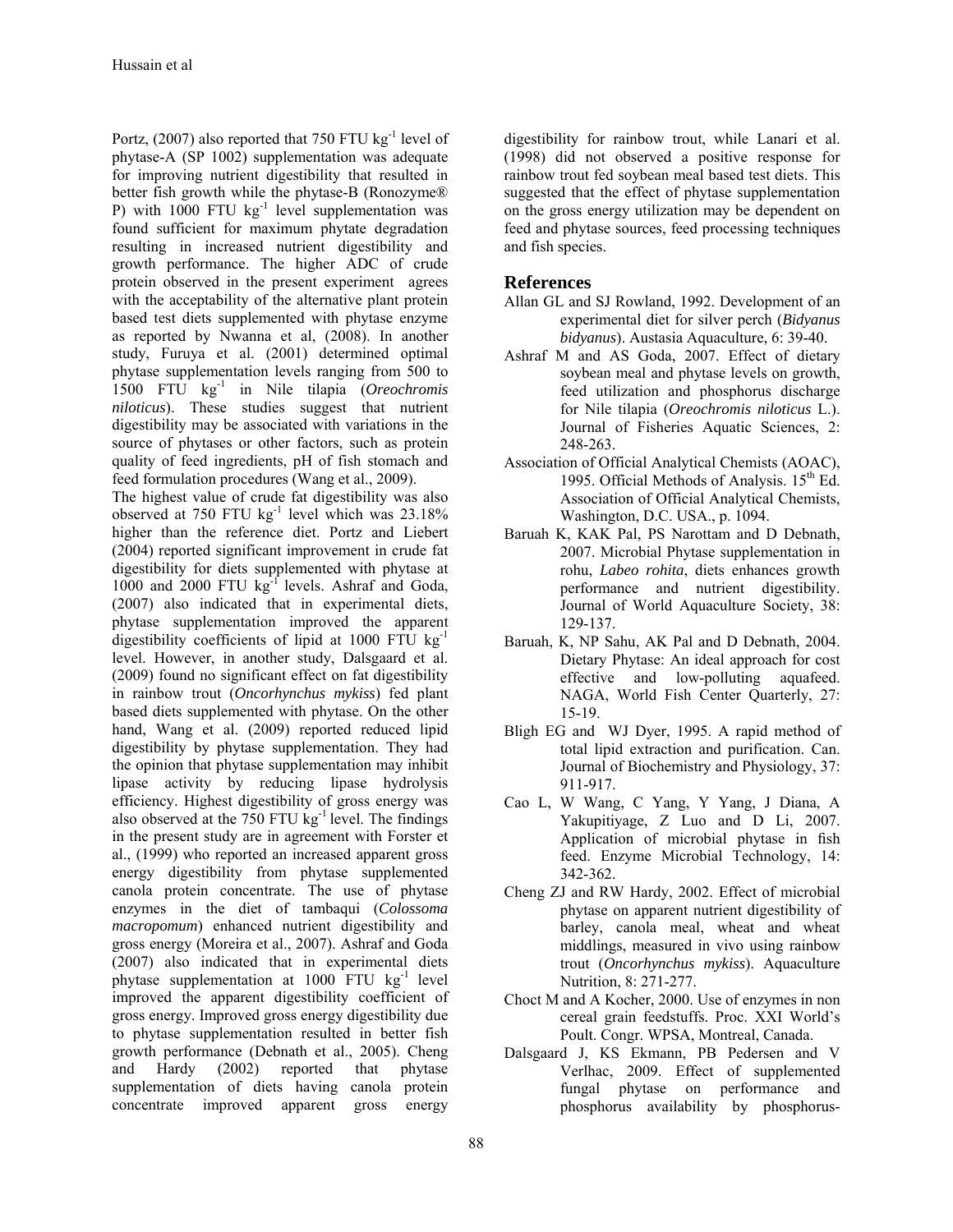depleted juvenile rainbow trout (*Oncorhynchus mykiss*) and on the magnitude and composition of phosphorus waste output. Aquaculture, 286: 105-112.

- Debnath D, AK Pal, PS Narottam, KK Jain, S Yengkokpam and SC Mukherjee, 2005. Effect of dietary microbial phytase supplementation on growth and nutrient digestibility of *Pangasius pangasius* (Hamilton) fingerlings. Research, 36: 180-187.
- Divakaran S, GO Leonard and PF Ian, 2002. Note on the methods for determination of chromic oxide in shrimp feeds. Journal of Agriculture and Food Chemistry, 50: 464- 467.
- Engelen AJ, FC Van-der Heeft, PHG Randsdrop and ELC Smith, 1994. Simple and rapid determination of phytase activity. Journal of the Association of Official Analytical Chemists, 77: 760-764.
- Forster I, DA Higgs, BS Dosanjh and M Rowshandeli, 1999. Potential for dietary phytase to improve the nutritive value of canola protein concentrate and decrease phosphorus output in rainbow trout (*Oncorhynchus mykiss*) held in 11 ◦C fresh water. Aquaculture, 179: 109-125.
- Furuya WM, GS Goncalves, V.R.B. Furuya and C. Hayashi. 2001. Phytase as feeding for Nile tilapia, *Oreochromis niloticus*. Performance and digestibility. Revista Brasileira de Zootecnia, 30: 924-929.
- Hardy RW, 2000. New developments in aquatic feed ingredients and potential of enzyme supplements. In: Advances en Nutricion Acuicola V. Memorias del V Simposium Internacional de Nutricion Acuicola, Merida, Yucatan, Mexico, 19-22 November (Ed. By L.E. Cruz-Suarez, D. Ricque-Marie, M.Tapia-Salazar, M.A. Olvera-Novoa & R. Civera-cerece-do). p: 216-226.
- Helland S, V Denstadli, PE Witten, K Hjelde, T Strobakken, A Skrede, T Asgard and G Baeverfjord, 2006. Hyper dense vertebrae and mineral content in Atlantic salmon (*Salmo salar* L) fed diets with graded levels of phytic acid. Aquaculture, 261: 603-614.
- Lanari D, ED Agaro and C Turri, 1998. Use of nonlinear regression to evaluate the effects of phytase enzyme treatment of plant protein diets for rainbow trout (*Oncorhynchus mykiss*). Aquaculture, 161: 345-356.
- Liebert F and L Portz, 2007. Different sources of microbial phytase in plant based low phosphorus diets for Nile tilapia

*Oreochromis niloticus* may provide different effects on phytate degradation. Aquaculture, 267: 292-299.

- Lim SJ and KJ Lee, 2009. Partial replacement of fish meal by cottonseed meal and soybean meal with iron and phytase supplementation for parrot fish *Oplegnathus fasciatus*. Aquaculture, 290: 283-289.
- Moreira da-Silva, JA, M Pereira-Filho, BAS Cavero and MI de-Oliveira-Pereira, 2007. Apparent digestibility of nutrients and crude energy in diets with addition of exogenous digestive enzymes in tambaqui juveniles (*Colossoma macropomum* Cuvier,1818). Acta Amazon, 37: 157-164.
- Mushtaq T, M Sarwar, G Ahmad, MU Nisa and A Jamil, 2006. The influence of exogenous multi-enzyme preparation and graded levels of digestibility sine on the performance of young broiler chicks two weeks post hatching in sunflower meal based diets. Poultry Science, 85: 2180-2185.
- National Research Council (NRC), 1993. Nutrient Requirements of Fish. Washington, DC, National Academy Press, p. 114.
- Nwanna LC, CA Oishi and MP Filho, 2008. Use of phytase to improve the digestibility of alternative feed ingredients by Amazon tambaqui, *Colossoma macropomum*. Science Asia, 34: 353-360.
- Pham MA, KJ Lee, TM Dang, SJ Lim, GY Ko, J Eo and DH Oh, 2008. Improved apparent digestibility coefficient of protein and phosphorus by supplementation of microbial phytase in diets containing cottonseed and soybean meal for juvenile olive flounder (*Paralichthys olivaceus*). Asian-Australas. Journal of Animal Sciences, 21: 1367-1375.
- Portz L and F Liebert, 2004. Growth, nutrient utilization and parameters of mineral metabolism in Nile tilapia *Oreochromis niloticus* (Linnaeus, 1758) fed plant based diets with graded levels of microbial phytase. Journal of Animal Physiology and Animal Nutrition, 88: 311-320.
- Rowland SJ and BA Ingram, 1991. Diseases of Australian native fishes. In: Fisheries Bulletin 4 NSW Fisheries, Sydney, NSW, Australia.
- Snedecor GW and WG Cochran, 1991. Statistical Methods.  $8<sup>th</sup>$  Ed. Iowa State Univ. Press, Ames. USA, p. 503.
- Steel RGD, JH Torrie and DA Dickey, 1996. Principles and Procedures of Statistics, 3rd Ed. McGraw Hill International Book Co. Inc., New York. USA, p. 336-352.